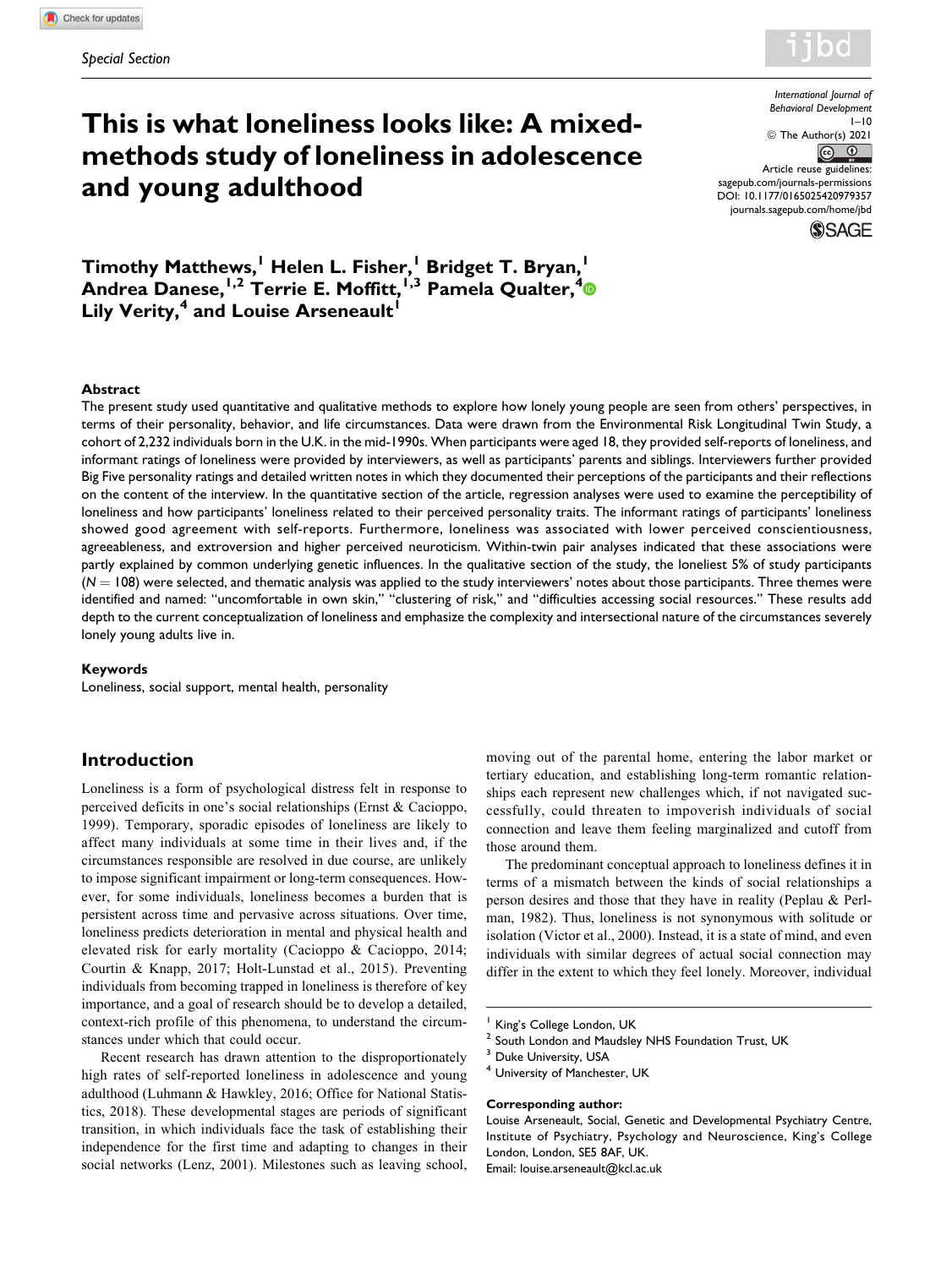differences in loneliness show similar stability to differences in personality traits, which has led to loneliness being described as trait-like in nature (Mund et al., 2019). Loneliness and personality are therefore likely to be closely interrelated, and indeed, associations have been found between loneliness and each of the Big Five personality traits, particularly neuroticism (Buecker et al., 2020; Mund & Neyer, 2018; Vanhalst et al., 2012).

Furthermore, there is evidence that associations between loneliness and personality traits are mediated by genetic influences, indicating the importance of using study designs that allow these influences to be controlled for (Abdellaoui et al., 2018). Twin studies offer one such solution, in the form of the discordant twin method (Pingault et al., 2018). By comparing twins within a pair, unmeasured familial sources of confounding are held constant by design, as these effects are assumed to be the same for each twin. In the case of monozygotic (MZ) twins, these include all genetic effects. Therefore, any differences in a given trait between two MZ twins cannot be explained by genetic differences. If these differences are correlated with differences in a second trait, this indicates an association independent of genetic confounding. If, on the other hand, no such correlation is observed, despite the two traits being correlated in samples of singletons, this suggests that the association between them is explained by a common underlying genetic etiology. This method provides a powerful means of investigating the role of genetics in associations between loneliness and personality traits.

Loneliness could also have implications for how an individual's personality and behavior is perceived by others. Past research has shown that self-reports of loneliness are corroborated with reasonable accuracy by ratings made by informants such as parents, friends, and romantic partners (Luhmann et al., 2016), indicating that loneliness is perceptible. A similar degree of agreement is observed between "self" and "other" ratings of personality (Vazire & Carlson, 2010). Previous research has found that lonely individuals are viewed more negatively by others (Jones et al., 1981; Tsai & Reis, 2009). This may be partly due to stigma (Lau & Gruen, 1992), but behavioral cues in social interactions may also play a role (Nestler & Back, 2013). According to a hypothesis rooted in evolutionary theory (Cacioppo et al., 2006), loneliness is an adaptive response to the experience of social disconnection, which braces individuals to cope with a potentially unsafe environment without the protection of others. As a result, loneliness is accompanied by an elevated vigilance for social threats, reduced trust toward others, and more negative expectations of social encounters (Spithoven et al., 2017). While this may help to maintain distance from those with potentially hostile intent, engaging in these defensive patterns of behavior could negatively bias how lonely individuals are perceived by others.

However, the impressions formed from these interactions may leave others with an incomplete or misleading perception of lonely individuals. That loneliness is closely interrelated with personality characteristics does not preclude the possibility that there are wider contextual factors that also shape the ways in which lonely individuals interact with the world. For instance, research has shown that loneliness intersects with difficulties across many domains of young people's lives, including mental health problems, negative physical health-related behaviors, academic and job-seeking struggles, difficulty coping with stress, and childhood peer problems (Matthews et al., 2019). This coalescence of other adversities around loneliness means that each individual case is likely to be complex and multifaceted, and appraisals of personality traits based on superficial observations of behavior may lead to lonely individuals being misunderstood.

The use of qualitative methods, alongside the more statistical approaches commonly used in research on loneliness, is one way in which the complexities of this phenotype can be explored in novel ways. A number of qualitative studies have previously been conducted on loneliness in young people. These have typically focused on specific aspects of people's lived experiences of loneliness, such as the perceived causes of loneliness and strategies for coping with it (Korkiamäki, 2014; Office for National Statistics, 2018; Vasileiou et al., 2019). Another way in which qualitative analysis can be used to explore the nature of loneliness is to examine the accounts of individuals who have just spent time interacting with a lonely individual and investigate whether the narratives that emerge from those accounts converge on certain themes. Such an approach could yield not only more nuanced descriptions of lonely individuals' outward personality characteristics but also more general observations that add context and meaning to these appraisals.

In the present study, we utilize quantitative and qualitative approaches to investigate how lonely young people are perceived by others, using data collected via home visits in a cohort study of young people. Here, the majority of the data are not provided directly by participants themselves, but instead are drawn from other people's perceptions based on their interactions with the participants. In the quantitative part of the study, a multi-informant approach is used to measure the perceptibility of loneliness to others (interviewers, siblings, and parents). Moreover, interviewer's ratings of participants' Big Five personality traits are used to examine the association between loneliness and perceived personality, and twin data are used to test for genetic confounding of these associations. In the qualitative part of the study, interviewers' written notes about the participants are explored and analyzed for recurring themes. In this approach, the interviewers are used as intermediaries on whom the participants' characteristics and circumstances are impressed and subsequently recorded and interpreted. This allows loneliness—typically conceptualized as a private and intimate phenomenon—to be examined "from the outside," yielding novel insights that solely quantitative or selfreported data may not capture.

# **Method**

### *Participants*

Participants were members of the Environmental Risk (E-Risk) Longitudinal Twin Study, which tracks the development of a birth cohort of 2,232 British children. The sample was drawn from a larger birth register of twins born in England and Wales in 1994– 1995 (Trouton et al., 2002). Full details about the sample are reported elsewhere (Moffitt & E-Risk Study Team, 2002). Briefly, the E-Risk sample was constructed in 1999–2000, when 1,116 families (93% of those eligible) with same-sex 5-year-old twins participated in home-visit assessments. This sample comprised 56% MZ and 44% dizygotic twin pairs; sex was evenly distributed within zygosity (49% male); 90% of participants were of White ethnicity.

Families were recruited to represent the U.K. population with newborns in the 1990s, to ensure adequate numbers of children in disadvantaged homes, and to avoid an excess of twins born to welleducated women using assisted reproduction. The study sample represents the full range of socioeconomic conditions in Great Britain, as reflected in the families' distribution on a neighborhood-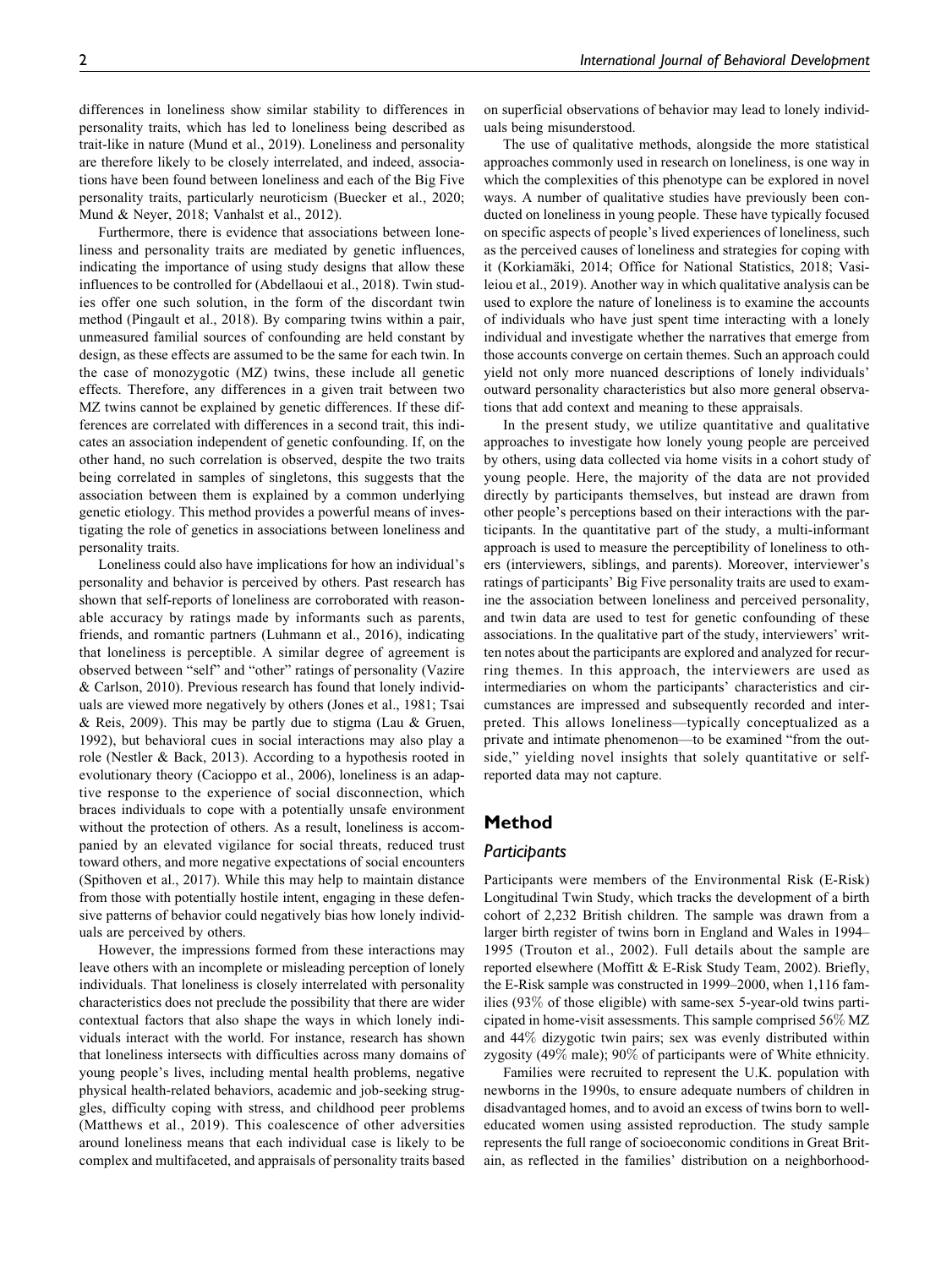level socioeconomic index (A Classification of Residential Neighbourhoods [ACORN], developed by CACI Inc. for commercial use) (Odgers, Caspi, Bates et al., 2012; Odgers, Caspi, Russell et al., 2012). Specifically, E-Risk families' ACORN distribution matches that of households nationwide: 25.6% of E-Risk families live in "wealthy achiever" neighborhoods compared to 25.3% nationwide, 5.3% versus 11.6% live in "urban prosperity" neighborhoods, 29.6% versus 26.9% live in "comfortably off" neighborhoods, 13.4% versus 13.9% live in "moderate means" neighborhoods, and 26.1% versus 20.7% live in "hard-pressed" neighborhoods. E-Risk underrepresents "urban prosperity" neighborhoods because such houses are likely to be childless.

Follow-up home visits were conducted when the children were aged 7 (98% participation), 10 (96%), 12 (96%), and 18 years (93%). There were 2,066 children who participated in the E-Risk assessments at age 18. The average age of the twins at the time of the assessment was 18.4 years ( $SD = 0.36$ ); all interviews were conducted after their 18th birthday. There were no differences between those who did and did not take part at age 18 in terms of socioeconomic status (SES) assessed when the cohort was initially defined,  $\chi^2(2, N = 2,232) = 0.86, p = .65$ ; age-5 IQ scores,  $t(2,208) = 0.98$ ,  $p = .33$ ; or age-5 emotional or behavioral problems,  $t(2,230) = 0.40$ ,  $p = .69$  and  $t(2,230) = 0.41$ ,  $p = .68$ , respectively. Home visits at ages 5, 7, 10, and 12 years included assessments with participants as well as their mother (or primary caretaker). The home visit at age 18 included interviews only with the participants. The Joint South London and Maudsley and the Institute of Psychiatry Research Ethics Committee approved each phase of the study. Parents gave informed consent and twins gave assent between 5 and 12 years and then informed consent at age 18.

### *Interviewers*

Study interviewers were psychology graduates or nurses. At the age-18 assessment, a total of 14 interviewers were recruited across 2 years of data collection. Prior to data collection, interviewers undertook intensive training for over 4 weeks, in which they were instructed on interview technique, administering measures, making observations, and ethical issues. Interviewers were only sent into the field after they had received accreditation from the project leads.

## *Measures*

*Self-reported loneliness.* Self-reported loneliness was assessed when participants were 18 years of age using 4 items from the University of California, Los Angeles (UCLA) Loneliness Scale, Version 3 (Russell, 1996): "How often do you feel that you lack companionship?," "How often do you feel left out?," "How often do you feel isolated from others?," and "How often do you feel alone?" A very similar short form of the UCLA scale has previously been developed for use in large-scale surveys and correlates strongly with the full 20-item version (Hughes et al., 2004). The scale was administered as part of a computer-based self-complete questionnaire. Interviewers were blind to participants' responses. The items were rated hardly ever  $(0)$ , some of the time  $(1)$ , or often (2). Items were summed to produce a total loneliness score (Table 1).

**Table 1.** Descriptive Statistics of Variables.

|                               | N     | Range    | м    | SD   | $\alpha$ |
|-------------------------------|-------|----------|------|------|----------|
| Loneliness                    |       |          |      |      |          |
| Self-report                   | 2.051 | $0 - 8$  | 1.57 | 1.94 | .83      |
| Interviewer report            | 2.053 | $0 - 6$  | 0.68 | 1.19 | .70      |
| Sibling report                | 2.000 | $0 - 6$  | 0.54 | 1.08 | .72      |
| Parent report                 | 1.682 | $0 - 6$  | 0.54 | 1.06 | .73      |
| Interviewer-rated personality |       |          |      |      |          |
| Openness to experience        | 2.061 | $0 - 10$ | 5.60 | 2.45 | .67      |
| Conscientiousness             | 2.064 | $0 - 12$ | 8.26 | 2.86 | .79      |
| Extroversion                  | 2.065 | $0 - 12$ | 7.83 | 3.15 | .82      |
| Agreeableness                 | 2.063 | $0 - 10$ | 8.60 | 1.67 | .66      |
| Neuroticism                   | 2.065 | $0 - 10$ | 1.73 | 1.72 | .55      |
|                               |       |          |      |      |          |

*Note. N* = number; *M* = mean; *SD* = standard deviation;  $\alpha$  = Cronbach's alpha.

*Informant-rated loneliness.* The "interviewer impressions" section of the assessment materials was completed by study interviewers after the age-18 home visit had ended. The purpose of this section was to capture their own perceptions of the participants' personality, behavior, and overall functioning. Interviewers were trained to administer the interview and record participants' responses in an accepting and nonjudgmental manner but afterward to record their impressions as a proxy for how the participants might be perceived by a prospective employer, health care professional, or educator. Interviewers were instructed to complete this section immediately after the visit, while it was still fresh in their memories. Three items in this section were selected to derive interviewer ratings of loneliness: "seems lonely," "feels that no one cares for them," and "has trouble making friends." Items were coded no (0), a little/somewhat (1), and yes (2).

The same 3 items were also included in an "informant questionnaire," completed by two individuals nominated by the participant who knew them well. Questionnaires were completed by 98.0% of the first nominated informants, of whom 99.8% were the participant's co-twin or other sibling. Questionnaires were completed by 83.5% of the second nominated informants, of whom 98.1% were the participant's parent.

For each informant (interviewer, sibling, and parent), responses to the three loneliness items were summed to create Informant-Rated Loneliness Scales (Table 1). Rather than combining the informant ratings, the scales were analyzed separately to compare the degree of correspondence between self-reported loneliness and ratings made by individuals with different degrees of familiarity with the participants.

*Perceived personality.* Included in the interviewer impressions was an adapted form of the Big Five personality inventory (John & Strivastava, 1999). This began, "Based on your interaction with the twin do you think he/she is... " followed by a list of 27 traits (e.g., "gregarious," "touchy," "curious"). Items were coded no (0), a little/somewhat  $(1)$ , or yes  $(2)$ . The items were summed to create personality scales of openness to experience, conscientiousness, extroversion, agreeableness, and neuroticism (Table 1).

*Qualitative data.* Lined sections for text notes were interspersed with the questions in the interviewer impressions section. During training, interviewers were advised to write as many notes as possible and to allocate ample time for this to record valid and reliable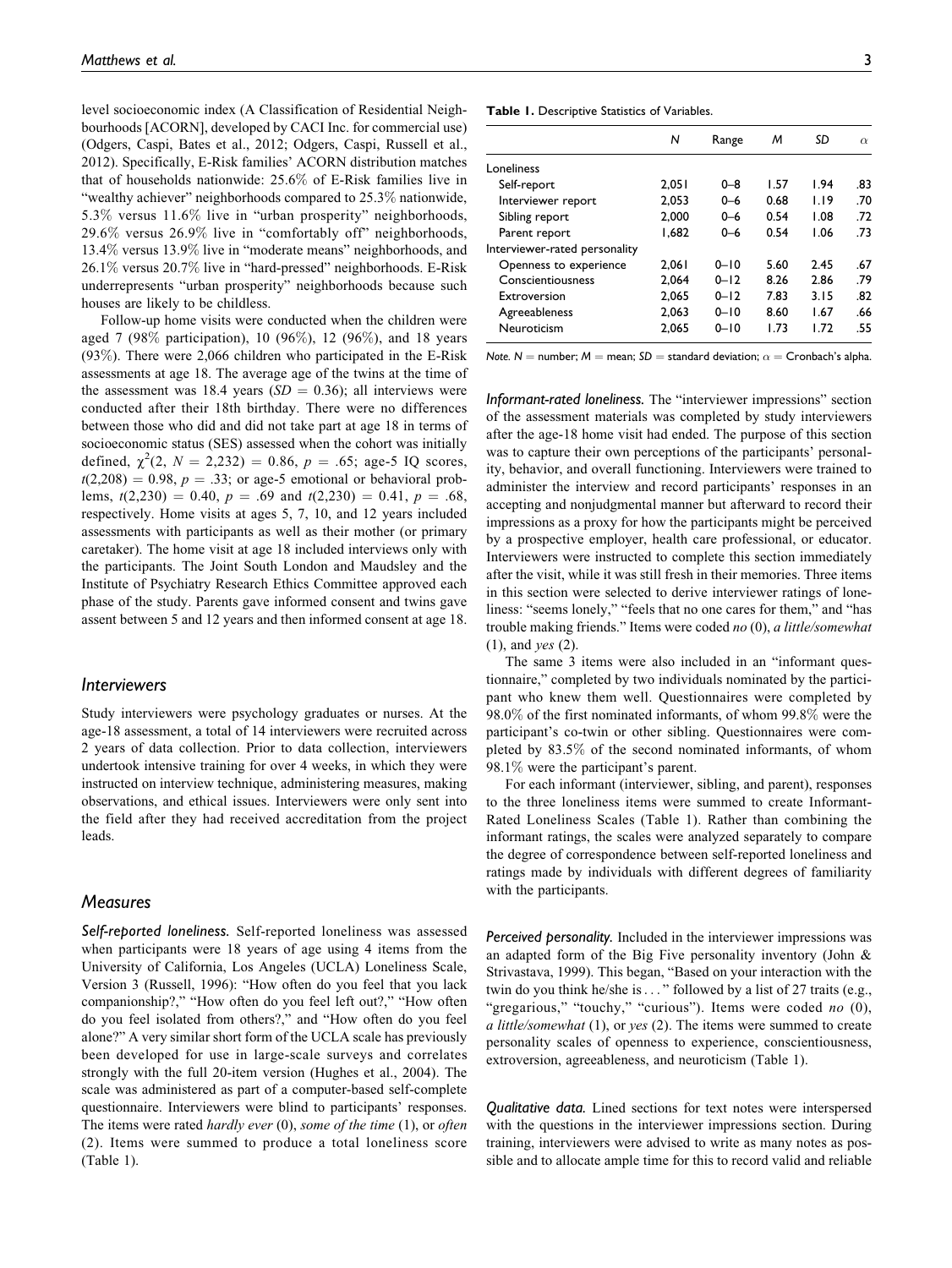data. Notes were subsequently transcribed to electronic format **Table 2.** Correlations Between Self- and Informant-Rated Loneliness. using a bespoke data entry application.

# *Data Analysis*

*Quantitative analyses.* Statistical analyses were carried out in Stata 15 (StataCorp, 2017). First, to examine the perceptibility of loneliness, correlations were calculated between self-reported loneliness and the three informant-rated loneliness scales. Second, to examine associations between loneliness and perceived personality traits, each of the interviewer ratings of the Big Five traits was regressed on the Self-Reported Loneliness Scale. Regression analyses were adjusted for sex and SES. Due to the nonindependence of observations in twin data, the Huber–White estimator was used to obtain robust standard errors (Williams, 2000).

Third, to test for genetic confounding, we calculated within-twin pair difference scores for each family in the sample, by subtracting Twin 2's score from Twin 1's score on each of the key variables (i.e., loneliness and each of the perceived personality traits). A significant association between twin differences in loneliness and twin differences in (for example) neuroticism would indicate that the association between these two traits cannot be explained by the shared environment (i.e., environmental influences that make twins similar to each other). This is because twins who grow up in the same home environment are assumed to be matched for these influences. By further restricting the analyses to MZ twin pairs, who are also matched for their genomes, genetic influences are held constant as well. Therefore, if the twin difference scores remain significantly associated with each other among MZ twins, the association between the two traits cannot be entirely explained by genetic differences.

*Qualitative analyses.* The qualitative analyses were carried out using the text notes from the age-18 assessment. First, the loneliest 5% of participants were identified ( $N = 108$ ). This cutoff was chosen as it provides an overall percentage that is similar to the proportion of individuals who answered "often" to each of the items in the loneliness scale; hence, it was expected to capture the more severe or frequent cases of loneliness. Indeed, this subset comprised individuals scoring above 5 on the total scale, and to obtain such a score, a participant would have to answer "often" to at least 2 of the 4 questionnaire items. The mean loneliness score in this group was 6.81, versus 1.28 in the remaining 95% of the sample. Demographically, however, this subset was comparable to the rest of the sample: both groups were 47% male, low SES was similarly represented in both groups (35% in the subset vs. 33% in the rest of the sample), and the mean IQ was 100 in both groups.

The interviewer notes relating to these 108 participants were then extracted. The length of the notes varied depending on the amount of salient information that arose during the interview; cases with complicated life histories tended to have longer notes. Word counts ranged from 84 to 2,008 ( $M = 697$ ,  $SD = 384$ ). For 68% of participants, the notes were at least 500 words in length; for 92%, the notes were at least 200 words in length. Thematic analysis was carried out on the notes, based on the procedure described by Braun and Clarke (2006). First, the notes were read multiple times to build familiarity. Second, a set of codes were created to flag recurring patterns in the data. Third, the codes were examined and consolidated into a set of broader themes. Fourth, the themes were reviewed in relation to the original data and refined to reach a final thematic structure. Fifth, the meaning of the themes was explored

|             | Self | <b>Interviewer</b> | Sibling | Parent |
|-------------|------|--------------------|---------|--------|
| Self        |      |                    |         |        |
| Interviewer | .46  |                    |         |        |
| Sibling     | .34  | .3 I               |         |        |
| Parent      | .34  | .32                | .43     |        |

*Note.* All correlations are significant at  $p < .001$ . Listwise  $N = 1,632$ .

**Table 3.** Bivariate Associations Between Perceived Personality Traits and Self-Reported Loneliness at Age 18.

|                        |        | Association with loneliness |         |  |  |
|------------------------|--------|-----------------------------|---------|--|--|
| Personality traits     | В      | 95% CI                      | D       |  |  |
| Openness to experience | $-.02$ | $-.05. .02$                 | .43     |  |  |
| Conscientiousness      | $-.09$ | $-.13.-.06$                 | 5001    |  |  |
| Extroversion           | $-.12$ | $-.14.-.09$                 | $500 -$ |  |  |
| Agreeableness          | $-.20$ | $-.26, -.14$                | $500 -$ |  |  |
| Neuroticism            | -31    | .25. .36                    | $500 -$ |  |  |

*Note.*  $N = 2,044$ . All analyses are adjusted for sex, socioeconomic status, and nonindependence of twin observations.  $B =$  unstandardized regression coeffi $cient$ :  $Cl =$  confidence interval.

and suitable names for them were selected. Sixth, descriptions of the themes were written up with quoted excerpts drawn from the original data to support them. To strengthen the reliability of the analysis, the initial coding and identification of themes was repeated by two other raters who were blind to the initial analysis, and the selection of the final themes was agreed by consensus. Further details are provided in the Supplementary Materials.

# **Results**

# *Perceptibility of Loneliness*

The correlation between self-reported and interviewer-rated loneliness in this cohort was  $r = .46$ , indicating that participants' loneliness was visible to a stranger. Moreover, both sibling and parent ratings of participant's loneliness had correlations of  $r = .34$  with self-reported loneliness. The pairwise agreement between the three informants was of a similar magnitude ( $rs = .31-.43$ ; Table 2). This is comparable to the level of agreement found between different informants for emotional and behavioral problems (Achenbach et al., 1987).

# *Associations Between Loneliness and Perceived Personality*

Loneliness was significantly associated with lower perceived conscientiousness, extroversion, and agreeableness and higher neuroticism, as rated by interviewers. However, it was not significantly associated with openness to experience (Table 3; Figure 1). In the whole sample, within-twin pair differences in loneliness were significantly associated with differences in conscientiousness, extroversion, and neuroticism, but not with differences in agreeableness (Table 4). When the analyses were restricted to MZ twins only, the associations for conscientiousness became nonsignificant, while significant associations remained for extroversion and neuroticism. The attenuation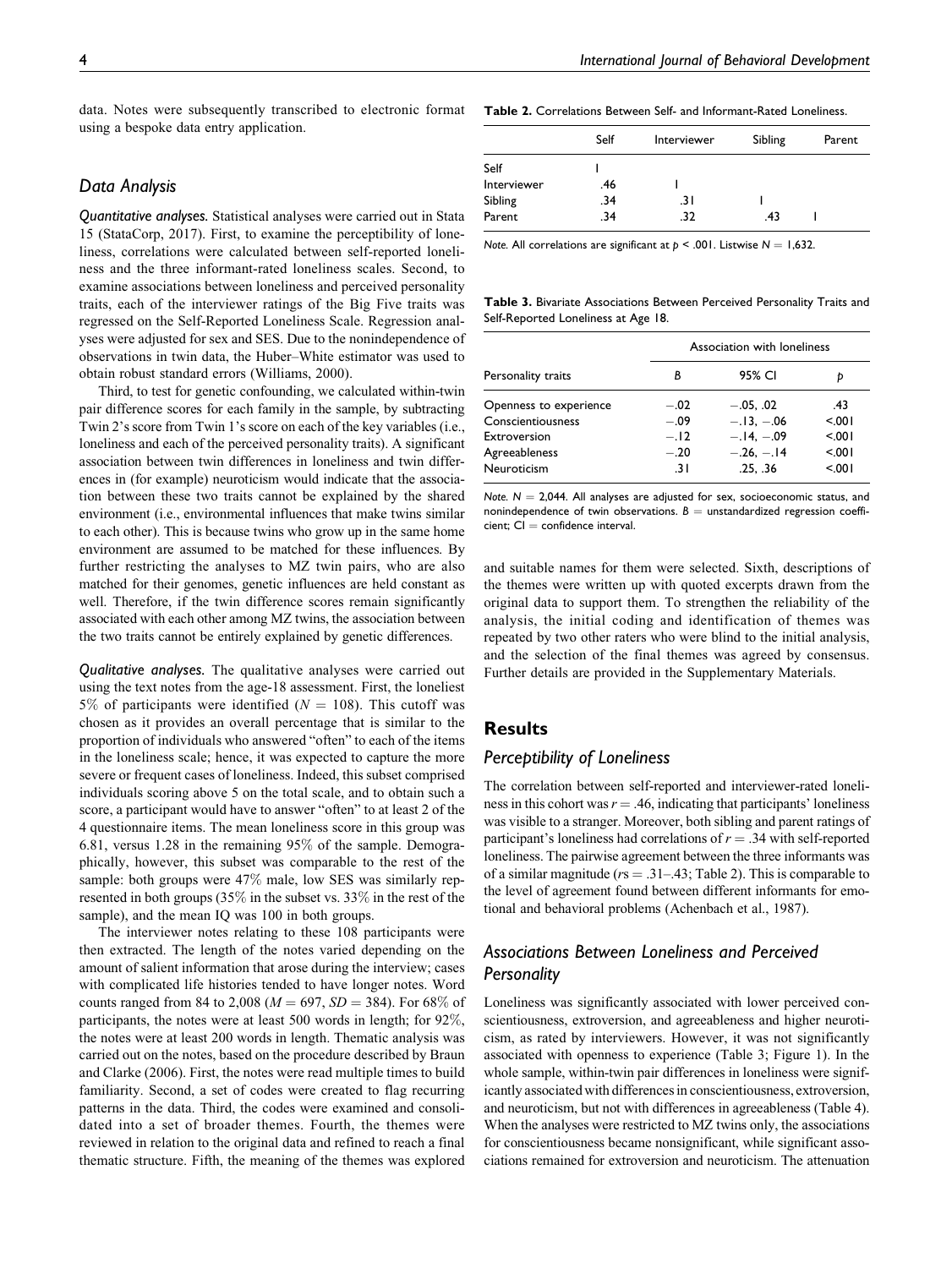

**Figure 1.** Radar chart of perceived Big Five personality scores in the loneliest 5% of participants ( $N = 108$ ) versus "controls" (the remaining 95% of participants;  $N = 1,936$ ). The corners of the polygonal shapes indicate the mean scores in the two groups for each of the fives scales. The scales have been *z*-scored, such that the midpoint of the axes (0) reflects the overall sample means for each trait, and the axis ranges from 1 standard deviation below the mean to 1 standard deviation above. Scores nearer the center of the figure are lower than the mean; scores further to the edges are higher.  $O =$  openness to experience;  $C =$  conscientiousness;  $E =$  extroversion;  $A =$  agreeableness;  $N =$  neuroticism.

**Table 4.** Associations Between Twin Differences in Perceived Personality Traits and Twin Differences in Loneliness.

|                                           | Association with loneliness            |                         |       |                    |                        |   |
|-------------------------------------------|----------------------------------------|-------------------------|-------|--------------------|------------------------|---|
|                                           | Whole sample<br>(MZ and DZ twin pairs) |                         |       | MZ twin pairs only |                        |   |
| Personality traits                        | В                                      | 95% CI                  | Þ     | В                  | 95% CI                 | Þ |
| Openness to experience $-.01$ $-.06$ , 04 |                                        |                         |       |                    | .84 .01 .06, .07 .80   |   |
| Conscientiousness                         |                                        | $-.06$ $-.10, -.01$ 0.1 |       |                    | $-.02$ $-.08, .03$ .39 |   |
| Extroversion                              |                                        | $-.08$ $-.12, -.05$     | 5.001 |                    | $-.06$ $-.11, .00$ .03 |   |
| Agreeableness                             |                                        | $-.07$ $-.14, .01$ .07  |       |                    | $-.01$ $-.10, .08$ .86 |   |
| Neuroticism                               |                                        | .18 .12, .24            | 5001  | .09                | $.00, .17$ .04         |   |

*Note.* Whole sample  $N = 1,002$  twin pairs; MZ subset  $N = 567$  twin pairs.  $B =$ unstandardized regression coefficient;  $CI =$  confidence interval;  $MZ =$  monozygotic;  $DZ =$  dizygotic.

of the coefficients, particularly for neuroticism, indicates that a substantial part (though not all) of the associations between loneliness and these traits is explained by shared genetic effects.

# *Qualitative Analyses*

Thematic analysis of the interviewers' text notes of the 108 loneliest individuals yielded three predominant themes. These were named uncomfortable in own skin, clustering of risk, and difficulties accessing social resources.

*Uncomfortable in own skin.* Interviewers' appraisals of the loneliest participants were favorable more often than not. The most common adjectives used to describe participants were "nice," "friendly," and "bright." Negative descriptions, such as "rude," "unfriendly," and "jealous," were rare. However, the quantitative personality ratings made by the interviewers were reflected in their written accounts, in which participants were frequently described as having a nervous or sensitive demeanor.

Nervy disposition—was pacing the floor a couple of times during the interview. [... ] Quite sensitive and even minor slights really affect him it seems. (Participant 36; male)

I could imagine that she gets upset very easily. At times in the interview I was expecting her to burst into tears. (Participant 82; female)

Interviewers observed signs of low self-worth in many cases. They noted that participants tended to use self-deprecating language, for example, making negative comments about their abilities or apologizing for things that were not their fault. Participants would also often compare themselves unfavorably to others, particularly their twin brothers or sisters.

[Participant] was polite throughout but continually put herself down and displayed very low self-esteem. (Participant 68; female)

I think he thinks about things too much [and] is too hard on himself. Even when he answered one of my questions wrong [ ...] he would be really apologetic or say something negative about himself. (Participant 27; male)

Interviewers noted that participants exhibited signs of low confidence and shyness, which at times made it difficult to establish a rapport. Difficulties maintaining eye contact and initiating or reciprocating conversation were often observed, as well as physical mannerisms that suggested nervousness and self-consciousness.

Seemed to try and make herself look smaller by dipping her head and pulling her arms close. [ ... ] She did not seem very confident and seemed quite introverted. (Participant 3; female)

Found him awkward during the interview—like he didn't know how to interact with strangers, and it was left to Dad to do a lot of the chit chat. I think he didn't really like having so much attention focused on him as well. (Participant 20; male)

Seems very nervous and uncomfortable in her own skin. Found it hard to make eye contact and seemed uncomfortable under my gaze; picking at nails, hair and shuffling about during the interview. (Participant 2; female)

Often, participants would gradually become more comfortable and talkative as the interview progressed. However, in the more extreme cases, such was the difficulty of advancing conversation that the interviewers themselves felt uncomfortable in the situation.

I found it quite hard to get conversation flowing with [participant], she gave very short answers to questions and didn't really attempt to make conversation. [... ] There were some long awkward silences when I couldn't think of anything else to say! (Participant 12; female)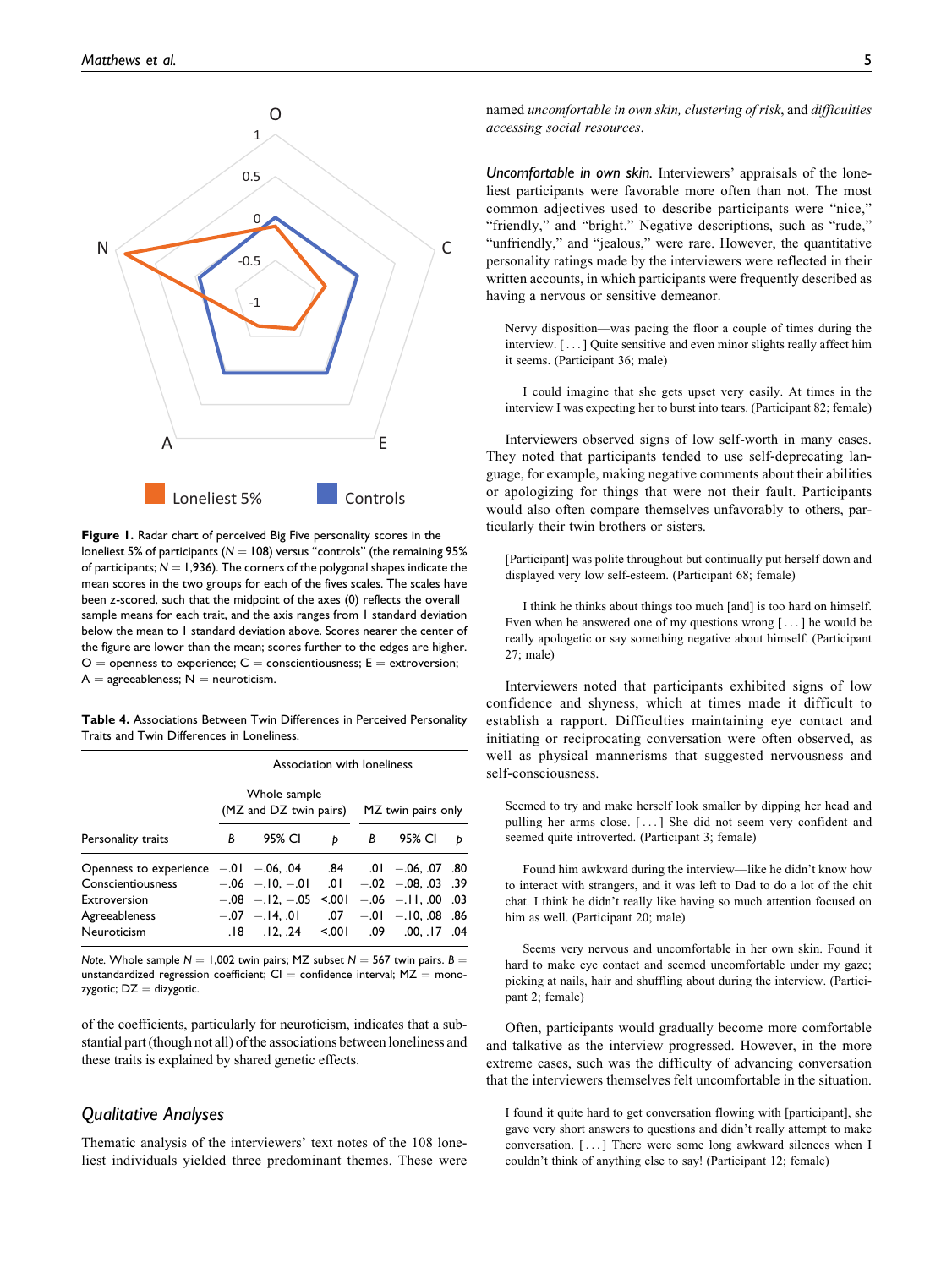As each participant was being interviewed by a stranger about highly sensitive subject matter, it is possible that the situation partly contributed to their reticence. However, signs of low confidence in other contexts were also noted. For example, among some participants, interviewers noted a tendency to stay close to home, suggesting a more general reluctance to leave their comfort zone.

It seems she has not ventured far and did not feel confident to ride the London transport or navigate areas alone. (Participant 21; female)

Notably, not all participants were described as quiet or reserved. To the contrary, some were described as chatty, outgoing, and confident. In certain cases, however, their talkativeness was excessive and tended toward the socially inappropriate. Interviewers interpreted this either as a further sign of nervousness or a difficulty reading social cues. In such instances, some interviewers speculated that the participant might not make a good impression in a job interview or an unfamiliar social situation.

[Participant] was really talkative but not in terms of showing interest or general chat, he would just ask question after question and it almost felt like an interrogation at first. (Participant 49; male)

Would go off on rants and tangents and as such the interview took over five hours to complete. (Participant 72; male)

*Clustering of risk.* The majority of participants were described as having experienced significant adversities such as mental health problems and victimization, and in the majority of these cases, multiple different forms of adversity were present. Many of the interviewers' accounts described complex and eventful life histories. For instance, one of the most severe cases involved a catalogue of physical and sexual abuse during childhood, parental substance problems, family conflict, homelessness, self-harm, and suicide attempts.

I really liked the twin and felt sorry for her and what she had been through, I still felt that she had many issues to deal with and perhaps needed more in-depth help as [she] had only had 6 sessions, which although she said had helped and helped her to be able to talk about it, she still seemed to have many issues. (Participant 25; female)

Mental health problems were mentioned in more than half of cases. Symptoms of depression and anxiety were the most common, followed by self-harm and substance abuse. These mental health symptoms were often described in the context of other difficulties, such as being unemployed or a history of adverse experiences in childhood.

[Participant] presented with symptoms of depression, GAD and PTSD. His difficulties appeared inherently connected to the experiences of domestic violence he has been through in his childhood. He is unhappy with his life at the moment and being unemployed. (Participant 42; male)

Almost half of participants were described as having been subjected to some form of victimization. The most common of these was bullying, followed by physical and sexual victimization by an adult. A smaller number of participants had experienced emotional abuse, neglect, or an abusive relationship. In some cases, interviewers believed that the participant's low confidence was directly attributable to their experiences of bullying at school.

I noted that [participant] seemed to have trouble maintaining eye contact. She was very intelligent but I felt that she had low self-esteem. Maybe the bullying had more of an impact on her than she thought. (Participant 6; female)

The bullying [participant] experienced was intense and occurred more or less every day throughout the whole of her education. As a result of the bullying [participant] left school without receiving any qualifications which she is very conscious of and makes her unconfident during interviews. (Participant 30; female)

Approximately half of the accounts referred to strained relationships within the family. These tended to involve conflict or tension between the participant and a parent or sibling. Some family members had substance problems or other mental health disorders that contributed to the conflict between them. Parental separation was also mentioned frequently, although none of the interviewers' accounts suggested that this had directly contributed to the participants' difficulties; instead, it appeared to be a concomitant indicator of family discord more generally.

Twin has a difficult relationship with her mother. Twin has said that her relationship has improved a lot since moving out to live with her father when 15 years old. However you can see that the relationship is still strained. (Participant 71; female)

[Participant] said he hates living at home because he hates the atmosphere in the house and hates his older sister who lives there. (Participant 87; male)

Lack of money featured in some cases. Difficulty finding and maintaining a job was a problem, particularly for those who were experiencing multiple difficulties at home. In some cases, participants were expected to support their own parents financially, while others had moved into their own home but had little money to subsist on. This was not only a source of stress in its own right but also distracted participants from dealing with other stressors in their lives.

They are renting a 1 bed flat and barely have anything in it. No washing machine, no bed, just mattress, one tiny single sofa. [Participant] said they can't afford to put the heating on as it costs too much on the gas card, house was freezing cold. (Participant 2; female)

There were mixed descriptions of participants' general life outlook and prospects about the future. Individuals who had been proactive about seeking help for mental health problems, and who had support from family, appeared to be more positive in their outlook and confident that their situations would improve in the future. Those with more passive approaches to their circumstances, by contrast, were described as seeming lost or pessimistic.

In general I think that she was a nice well rounded young woman, I think that her recent mental health problems seem to be under control and she has good support from friends and family to help her through it. She seemed positive for the future, and doesn't want to dwell on what has happened and she is keen to make sure she stays well so has cut down on alcohol and is happy to still be seeing a counsellor. (Participant 29; female)

He seemed very dissatisfied with his life, but didn't seem have any desire to make any changes [... ] He said that if he could live his life over again, he would change everything about it, although couldn't get out of him what exactly he would change or do differently. (Participant 60; male)

*Difficulties accessing social resources.* Unsurprisingly, having few or no friends featured in numerous cases. However, in many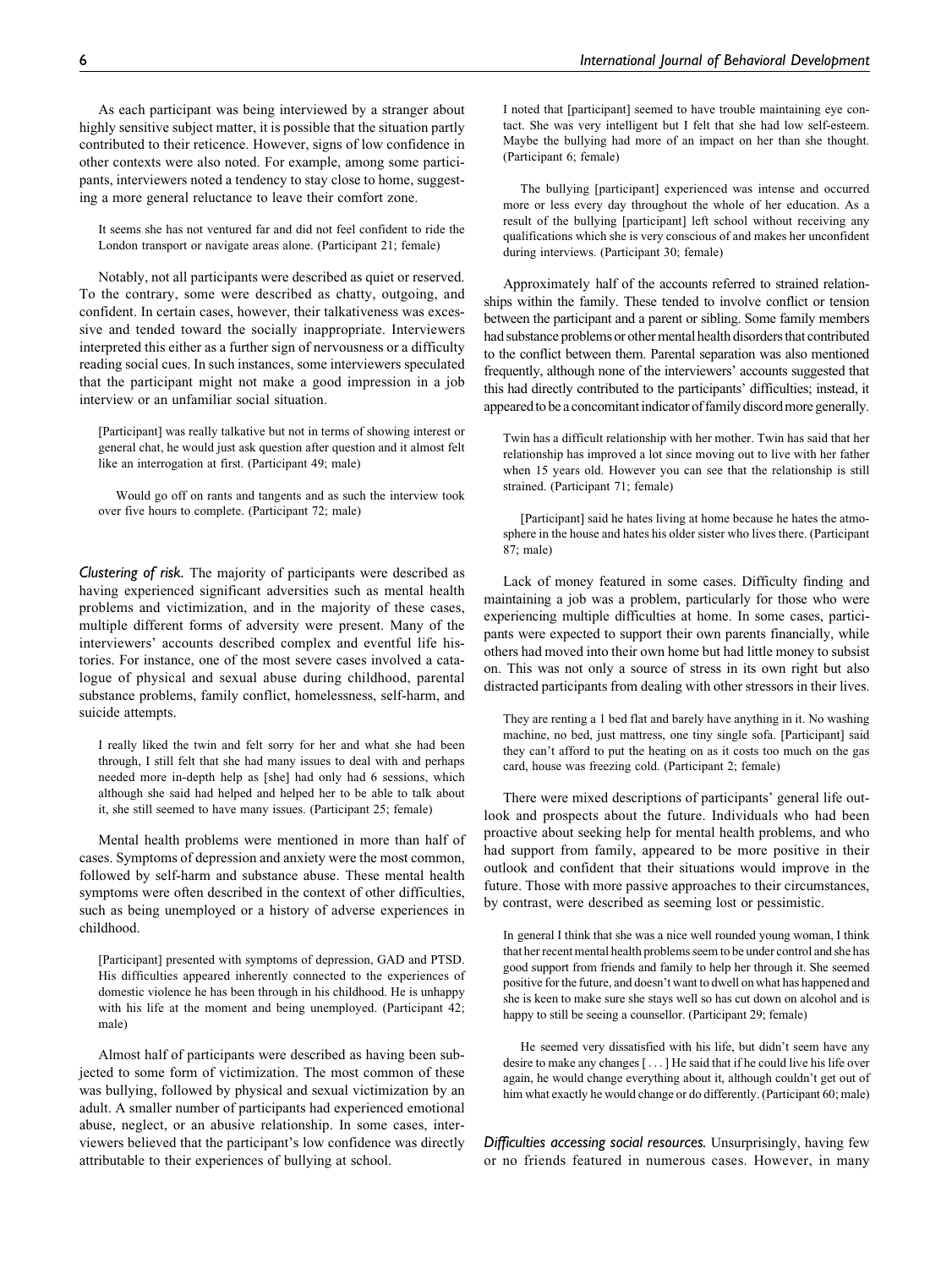accounts, it appeared that what was lacking was not social connections per se, but rather the more functional aspects of those relationships. For example, some participants were fairly socially active, but when asked about sources of social support during the interview, it became clear that their friendships were largely superficial in nature, characterized by shared activities rather than companionship and confiding.

I got the impression that she is a sociable girl, e.g. she goes out with her friends most weekends, however based on her answers during Social Support I don't think she confides in her friends very much. (Participant 70; female)

He views his friends as his real family. However, it seemed like they are all a group of friends he has only because they all take drugs together [...] he was quite negative about them in the Social Support section. (Participant 52; male)

Life transitions played a role in disrupting access to social support. Some participants had moved home frequently, sometimes to different countries, which brought instability and pressure to adjust to new environments. Others had experienced difficulty leaving the education system or moving to a new educational setting. This led to them being unable to see friends that previously they had seen daily or losing the support of a teacher who had helped them to navigate their problems.

Mentioned several times that she does not have any/many friends as she lost contact with them when she left college. (Participant 22; female)

The twin was quite close to his psychology teacher at school and the twin sought him out to talk about things. However now the twin has left school he feels he has no one to talk to. (Participant 69; male)

While it was clear to some interviewers that the participant they had spoken to was isolated or lacked support, others observed that the participant seemed to feel that they had less support than may actually have been the case, particularly from family members.

[Participant] perceives that he has no family support, and although in some regard he is right, he does seem to have more help than perhaps he realises. [... ] As the interview went on, he did seem to concede more and more that his family are there when he needs them to be. (Participant 52; male)

I was surprised that he didn't report more support from his family as they seemed very close and family oriented with lots of relatives living nearby. (Participant 5; male)

[Participant] said that she didn't have any friends at all and I do think that she has difficulty forming friendships [... ] yet she kept telling me stories of friends. (Participant 43; female)

I think he has people there for support but he doesn't feel that his family do enough for him. I think they are there if he wants them to be but he has pushed them away by moving out and now doesn't really know what to do. (Participant 107; male)

Similarly, interviewers noted that some participants were aware that they had access to social support but chose to cope with their problems alone rather than draw on that support.

[Participant] feels she does have support from her friends and family but she chooses to deal with things alone. (Participant 18; female)

Reported that sometimes relationship with family is not that great. Although thinks this is more to do with him keeping things to himself than lack of support. (Participant 66; male)

This tendency to avoid seeking help from friends and family applied also to mental health services. Some participants actively resisted the idea of seeking help, on the basis that their mental health problems were an integral part of their being and that seeking to treat them was futile. Others had received some form of help but had not fully engaged with it.

She said she would never look for any help for her anxiety because she thinks that is just who she is and no-one would be able to change it. (Participant 88; female)

She told me that she stopped taking her depression medication in September because she didn't think that she needed it anymore but she was signed off work due to depression in October so she was obviously not feeling better at the time but she didn't tell her doctor that she had stopped the medication. (Participant 13; female)

At times, interviewers believed the participant was reluctant to disclose the full extent of the difficulties they experienced. For example, the participant might have seemed upbeat and selfassured at the start of the interview, but became distressed, irritated, or closed-off when asked about past events.

[Participant] seems guarded and I don't feel he completely opened up. He refused to answer the Self-Harm section as I am pretty sure he has self-harmed—but didn't want to discuss it with me. (Participant 61; male)

Low trust appeared to be an important barrier to seeking help or support. It was often reported that the participant had difficulty trusting people and, in some cases, did not trust anyone. Often, this low trust was attributed to past experiences of victimization, betrayal, or exploitation. In some cases, this difficulty trusting people was considered to be a contributing factor to the participants' loneliness.

[Participant] has experienced several violence events. [...] As a result of these events people who she thought were good friends turned against her which appears to have left her with trust issues (saying she feels as though she can't trust anyone in the Unusual Thoughts section, and being quite suspicious of me initially). (Participant 96; female)

Has friends but doesn't trust them and doesn't report feeling close to them. Only answered 'somewhat true' to Social Support questions about friends [ ...] I think she is a bit lonely and isolated because of not trusting anyone and not having anyone to confide in. (Participant 12; female)

# **Discussion**

This study employed a mixed-methods approach to document the outward presentation of loneliness, through the eyes of others. It replicates the finding that a person's loneliness is perceptible to others who know them well (Luhmann et al., 2016). Furthermore, as reported previously (Matthews et al., 2017), the interviewer ratings indicate that participants' loneliness is visible even to someone who has met them for the first time. The study further extends prior research by investigating the other ways in which lonely individuals are perceived by others. The interviewers observed patterns of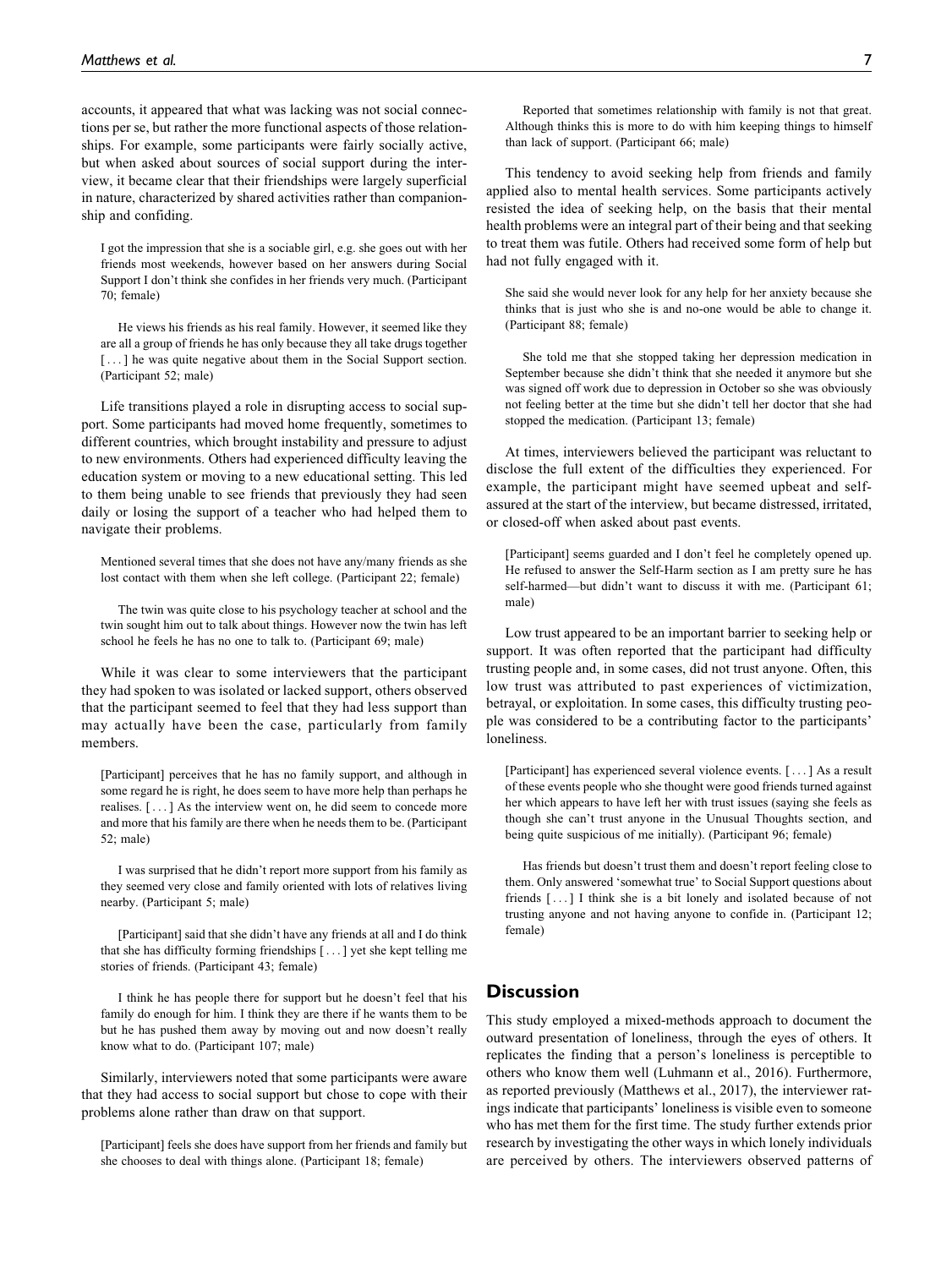personality characteristics, mannerisms, and life circumstances in the loneliest participants that illustrate the complexity of this phenotype and the wider context in which it is embedded.

A distinct profile of perceived personality traits in lonely individuals was observed. Neuroticism was particularly salient: of the five traits, it was the strongest correlate of loneliness. Meanwhile, openness to experience was the only trait not associated with loneliness. Both findings are consistent with other recent studies (Buecker et al., 2020; Mund & Neyer, 2016, 2018). The present study adds to the existing literature by applying genetically sensitive methods to these associations. Previous research using polygenic scores has shown a genetic correlation between loneliness and personality traits such as neuroticism (Abdellaoui et al., 2018). Using a twin-differences approach to control for all genetic effects, the present study provides further support for this, showing that the associations between loneliness and perceived personality traits are to a large extent explained by common genetic etiology. This attests to the notion of loneliness as a trait-like phenomenon that has much in common with personality traits (Mund & Neyer, 2018).

The qualitative analyses add further meaning to these findings, offering a rich insight into the lives of individuals suffering from loneliness, through the unique perspective of an outside observer who has been given a privileged view into their mental health, living circumstances, and childhood histories. Previous qualitative research has typically involved participants discussing their own lived experiences of loneliness (Korkiamäki, 2014; Office for National Statistics, 2018; Vasileiou et al., 2019). In the present study, our aim was to use the interviewers as mediators of information and to assimilate that information in a holistic, biggerpicture analysis in which loneliness is set within a wider context. The strength of this approach can be seen in the ability of the interviewers to "read between the lines" and make observations that might not have emerged from a first-person account. The narrative that arose from the interviewers' accounts was one of highly vulnerable individuals who have experienced disrupted and at times chaotic lives. The data also reveal how individuals can become trapped in loneliness, through a combination of unfavorable circumstances and maladaptive perceptions that put potential sources of support out of reach.

The first theme, uncomfortable in own skin, shows lonely participants struggling to feel at ease in dyadic interactions with people they have met for the first time. Shyness, awkwardness, low confidence, and negative self-perceptions made it difficult for conversation to flow freely. Whether these traits were an acquired consequence of loneliness, or a contributing factor, was not clear. On the one hand, experiencing minimal social contact for a prolonged time could both beget feelings of loneliness and also deprive individuals of the opportunity to practice social skills, receive positive feedback, and build confidence in social situations. On the other hand, inhibited behavior in social encounters could prevent individuals from building rapport and experiencing a meaningful connection with others—indeed, in some cases, participants' own discomfort appeared to spread to the interviewers, leaving both parties feeling mutually unable to engage with each other. One predominant model suggests that feelings of loneliness influence behavior in social situations, and the behavior of the social partner, in a cyclical manner (Hawkley & Cacioppo, 2010). According to this model, loneliness gives rise to negative expectations about social encounters and about the intentions of others, in turn leading to guarded behaviors and difficult social interactions that inadvertently reinforce these beliefs, creating further disconnect between lonely individuals and those around them. In this manner, loneliness could become a vicious cycle that perpetuates itself over a period of months or years.

The second theme, *clustering of risk*, highlights that loneliness does not occur in a vacuum but is often part of a constellation of intersecting adversities including mental illness, victimization, and family conflict. This aggregation of hardships within individual cases is supported by quantitative data in the same cohort, showing that loneliness in young adults is pervasively associated with psychopathology, poor stress coping, health risk behaviors, and job-seeking difficulties (Matthews et al., 2019). The qualitative analyses further highlight the complex interrelationship between different factors in the context of loneliness (e.g., between victimization and low trust, and between unemployment and depression). The role of bullying was particularly salient and merits further investigation: being a victim of bullying could be a risk factor for loneliness in its own right, but lonely individuals could also be perceived as easy targets (Pavri, 2015). However, other forms of victimization were also described in the data, and future research should consider how associations between victimization and loneliness vary across different types of exposure, context, and perpetrator.

While the second theme highlights lonely individuals' need for support, the third, difficulties accessing social resources, reveals barriers to obtaining or utilizing that support. Objective lack of social connection was a problem in some cases, but in others, the issue appeared to concern the way participants felt about their relationships with those around them. Loneliness is defined as a mismatch between one's desired and actual social relationships (Peplau & Perlman, 1982), and in view of this, it is unsurprising that the loneliest participants in this sample tended to perceive that they lacked social support. However, in some cases, the interviewer's observation was that these perceptions were at odds with the empirical reality of their circumstances, underscoring the subjective nature of loneliness and its association with negatively biased cognitions. Even where participants acknowledged that they had access to support, there was often a reluctance or lack of agency to avail themselves of that support: low trust, perceived hopelessness, and a preference for coping privately led to participants suffering in silence, compounding their isolation.

### *Strengths and Limitations*

A strength of this study is that the personality ratings were made by study interviewers, thereby avoiding bias that could be introduced by relying entirely on self-reports. On the other hand, as interviewers were the sole informants for the personality rating, it was not possible to test agreement with self-reports or ratings made by other informants. Nonetheless, there is evidence that informant ratings of personality traits show good agreement with selfreports and measure the same underlying constructs (Olino & Klein, 2015). Another issue that bears consideration is that the agreement between self-reported loneliness and the three informant ratings was highest for the interviewer report. While the interviewers were blind to participants' responses to the loneliness questionnaire, they had just conducted an in-depth interview with the participant about their mental health, experiences, and circumstances. This privileged knowledge may have placed the interviewers' in a better position to make informed judgments about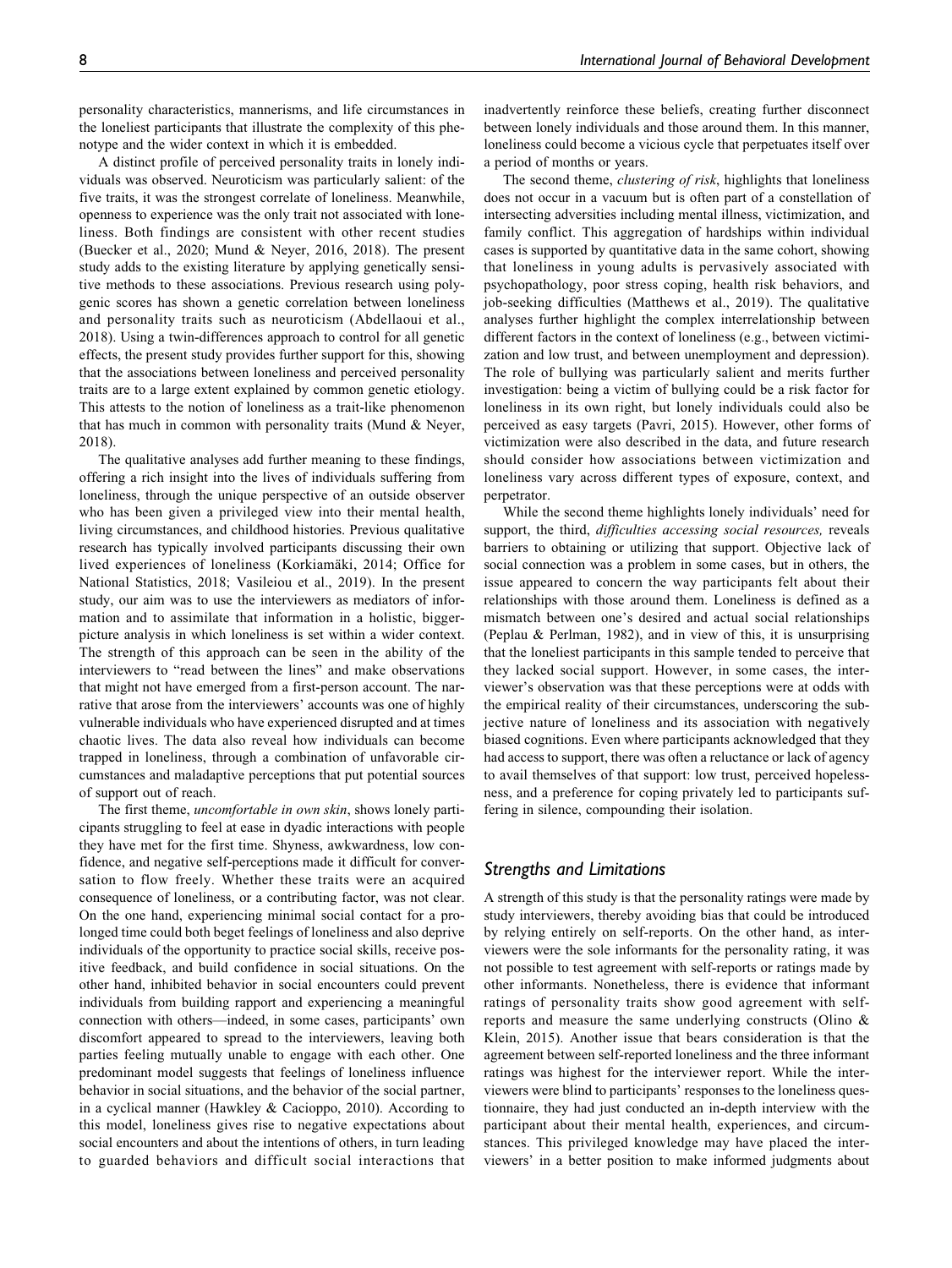participants' loneliness. Alternatively, behavioral cues that signaled participants' loneliness may have been more unambiguous in the highly focused interview situation. Parents and siblings, meanwhile, may have drawn on more global information about the participants, including situations in which those cues were less visible.

The qualitative analyses were restricted to the 5% of participants at the extreme tail of the loneliness distribution. This is similar to the proportion of young people who report that they feel lonely often (Matthews et al., 2019; Office for National Statistics, 2018). However, the accounts presented here may reflect exceptionally troubled circumstances that are not generalizable to young people with more middling levels of loneliness. Furthermore, despite the recurring themes that were observed in the data, no two individuals' circumstances were identical, and these themes reflect patterns within the lonely population rather than a single exemplary profile of the lonely individual.

Interviewers were not instructed to take notes according to a formal protocol, nor were they instructed to make notes specifically commenting on participants' loneliness. Instead, their objective was to document, in a free-form manner and in as much detail as possible, what they considered to be the most salient details of the interview. This open-ended approach could be a strength, as it allowed the interviewers to focus on the most relevant aspects of each individual case and to draw connections that might have been missed by adhering to a more structured framework. Nonetheless, while all interviewers received the same training, some interrater differences in note-taking style are to be expected.

### *Implications*

The insights from the interviewers' accounts suggest potential avenues of intervention to reduce loneliness. Many different forms of intervention currently exist, but the evidence base is limited (Gardiner et al., 2018). Meta-analyses indicate that there is some support for therapeutic approaches geared toward addressing maladaptive social cognitions (Eccles & Qualter, 2020; Masi et al., 2011). The findings of the current study could be informative for such interventions: first, they highlight the need to help lonely youths access and make best use of social resources and foster a proactive and optimistic outlook. Second, because loneliness often co-occurs with other problems such as psychopathology and trauma, efforts to target feelings of loneliness should also take this wider context into account. However, the findings also suggest some barriers to the delivery of interventions: if lonely individuals are often reluctant to seek help, interventions may fail to reach some of the people most in need of them. Reducing stigma attached to loneliness and encouraging help-seeking behaviors is therefore an important objective also. Finally, the findings of this study show that lonely individuals live in a diverse range of situations, and there is unlikely to be a "one-size-fits all" approach (Mann et al., 2017). Instead, it is important to consider the role of individual differences in personality, and the unique circumstances in which each lonely individual is situated.

### **Acknowledgements**

The authors are grateful to the Study members and their families for their participation. Our thanks to CACI, Inc., and to members of the E-Risk team for their dedication, hard work, and insights.

### **Funding**

The author(s) declared receipt of the following financial support for the research, authorship, and/or publication of this article: The E-Risk Study is funded by the Medical Research Council (UKMRC grant G1002190). Additional support was provided by National Institute of Child Health and Human Development (grant HD077482) and by the Jacobs Foundation. Timothy Matthews is a British Academy Postdoctoral Fellow. Louise Arseneault is the Mental Health Leadership Fellow for the UK Economic and Social Research Council (ESRC). Helen L. Fisher received salary support from the ESRC Centre for Society and Mental Health at King's College London [ES/S012567/1]. The views expressed are those of the authors and not necessarily those of the ESRC or King's College London.

### **ORCID iDs**

Pamela Qualter <https://orcid.org/0000-0001-6114-3820>

#### **Supplemental Material**

Supplemental material for this article is available online.

### **References**

- Abdellaoui, A., Chen, H. Y., Willemsen, G., Ehli, E. A., Davies, G. E., Verweij, K. J., Nivard, M. G., de Geus, E. J., Boomsma, D. I., & Cacioppo, J. T. (2018). Associations between loneliness and personality are mostly driven by a genetic association with neuroticism. Journal of Personality, 87, 386–397.
- Achenbach, T. M., McConaughy, S. H., & Howell, C. T. (1987). Child/ adolescent behavioral and emotional problems: Implications of cross-informant correlations for situational specificity. Psychological Bulletin, 101, 213–232.
- Braun, V., & Clarke, V. (2006). Using thematic analysis in psychology. Qualitative Research in Psychology, 3, 77–101.
- Buecker, S., Maes, M., Denissen, J. J. A., & Luhmann, M. (2020). Loneliness and the Big Five personality traits: A meta-analysis. European Journal of Personality, 34, 8–28.
- Cacioppo, J. T., & Cacioppo, S. (2014). Social relationships and health: The toxic effects of perceived social isolation. Social and Personality Psychology Compass, 8, 58–72.
- Cacioppo, J. T., Hawkley, L. C., Ernst, J. M., Burleson, M., Berntson, G. G., Nouriani, B., & Spiegel, D. (2006). Loneliness within a nomological net: An evolutionary perspective. Journal of Research in Personality, 40, 1054–1085.
- Courtin, E., & Knapp, M. (2017). Social isolation, loneliness and health in old age: A scoping review. Health & Social Care in the Community, 25, 799–812.
- Eccles, A. M., & Qualter, P. (2020). Review: Alleviating loneliness in young people—A meta-analysis of interventions. Child and Adolescent Mental Health.<https://doi.org/10.1111/camh.12389>
- Ernst, J. M., & Cacioppo, J. T. (1999). Lonely hearts: Psychological perspectives on loneliness. Applied and Preventive Psychology, 8,  $1 - 22$ .
- Gardiner, C., Geldenhuys, G., & Gott, M. (2018). Interventions to reduce social isolation and loneliness among older people: An integrative review. Health & Social Care in the Community, 26, 147–157.
- Hawkley, L. C., & Cacioppo, J. T. (2010). Loneliness matters: A theoretical and empirical review of consequences and mechanisms. Annals of Behavioral Medicine, 40, 218–227.